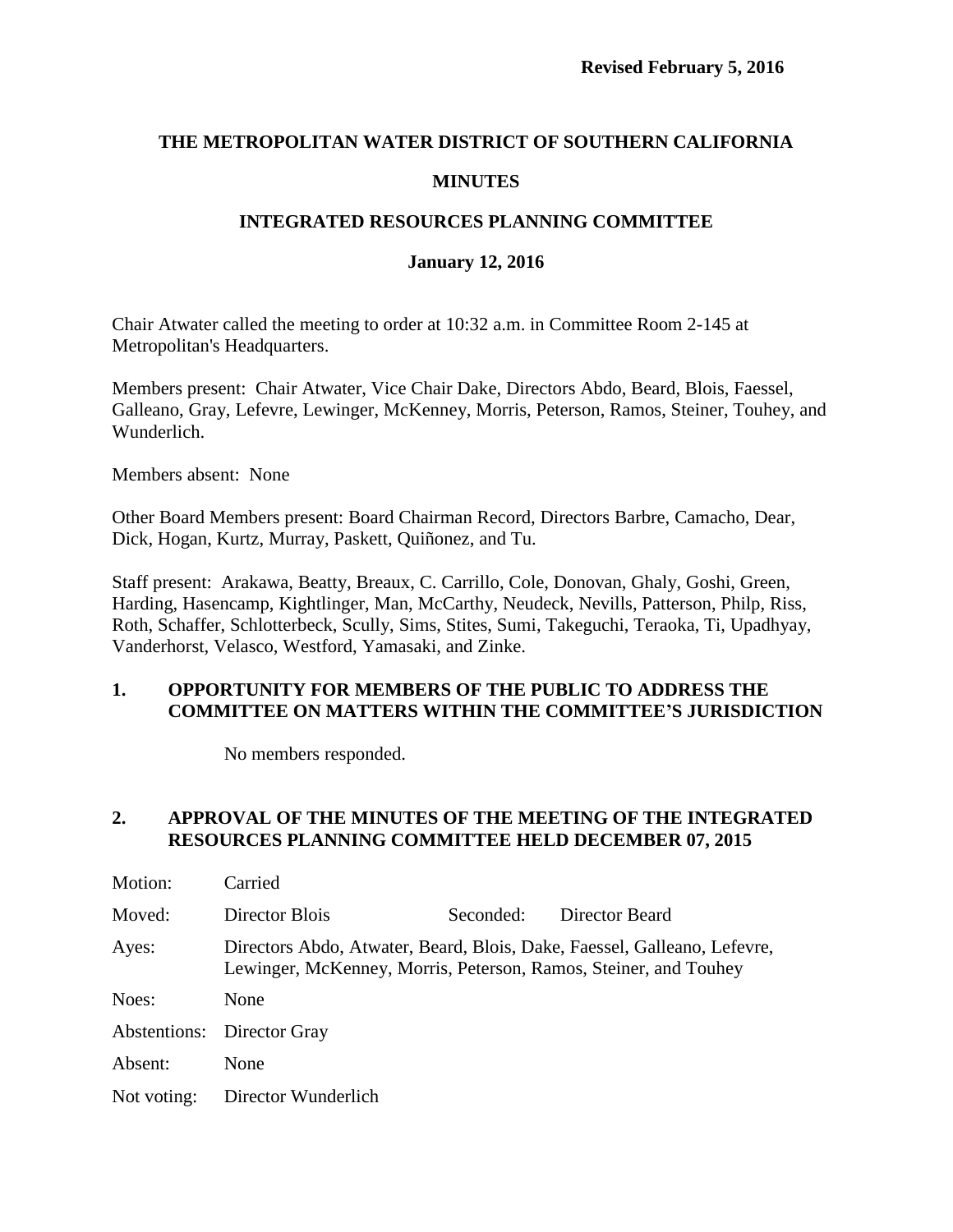The motion passed by a vote of 15 ayes, 0 absent, 1 abstain and 1 not voting.

#### **3. CHAIRMAN'S REPORT**

None

#### **4. COMMITTEE ITEMS**

| a. | Subject:      | Adopt the 2015 Integrated Water Resources Plan Update (IRP)                                                                                    |
|----|---------------|------------------------------------------------------------------------------------------------------------------------------------------------|
|    | Presented by: | Jennifer Nevills, Sr. Resource Specialist, Resource Analysis Unit                                                                              |
|    | Motion:       | Adopt the CEQA determination that the 2015 IRP Update is not<br>subject to CEQA, and adopt the 2015 Integrated Water Resources<br>Plan Update. |

*Prior to the presentation of this item, Director Dake noted for the record that it is the adopted policy of his firm, Dake-Luna, not to accept any work that stems from Metropolitan Water District's demand management programs, including any such programs proposed as part of the IRP process.*

Ms. Nevill's presentation provided an overview on the draft 2015 Integrated Water Resources Plan (IRP) Update targets pertaining to Colorado River Aqueduct, State Water Project, conservation, local supplies, and total supply reliability. She also discussed transfer and exchange strategies, additional risk and uncertainty, and summarized the input received for the 2015 IRP Update.

Ms. Nevills introduced Mr. Brandon Goshi, Water Policy & Strategy Manager at Metropolitan. Mr. Goshi gave a presentation on policy issues that have been identified. He discussed reliability, policy principles and Metropolitan's role in the 2015 IRP Update. Staff responded to comments related to the policy process and reliability.

Chair Atwater and other Directors congratulated Ms. Nevills and staff on the outstanding work done in preparing the 2015 IRP Update report.

Initial motion was made by Director Morris and seconded by Director Peterson.

Dirrector Lewinger made a request that the letter fom San Diego County Water Authority, dated January 10, 2016, be reflected as part of the record.

After a brief discussion on the presentation, a substitute motion was made by Vice chair Dake to incorporate additional language to the board letter, which was seconded by Director Abdo.

Director Morris agreed to the amendment and moved to include amendment in orginial motion and Director Peterson seconded the motion.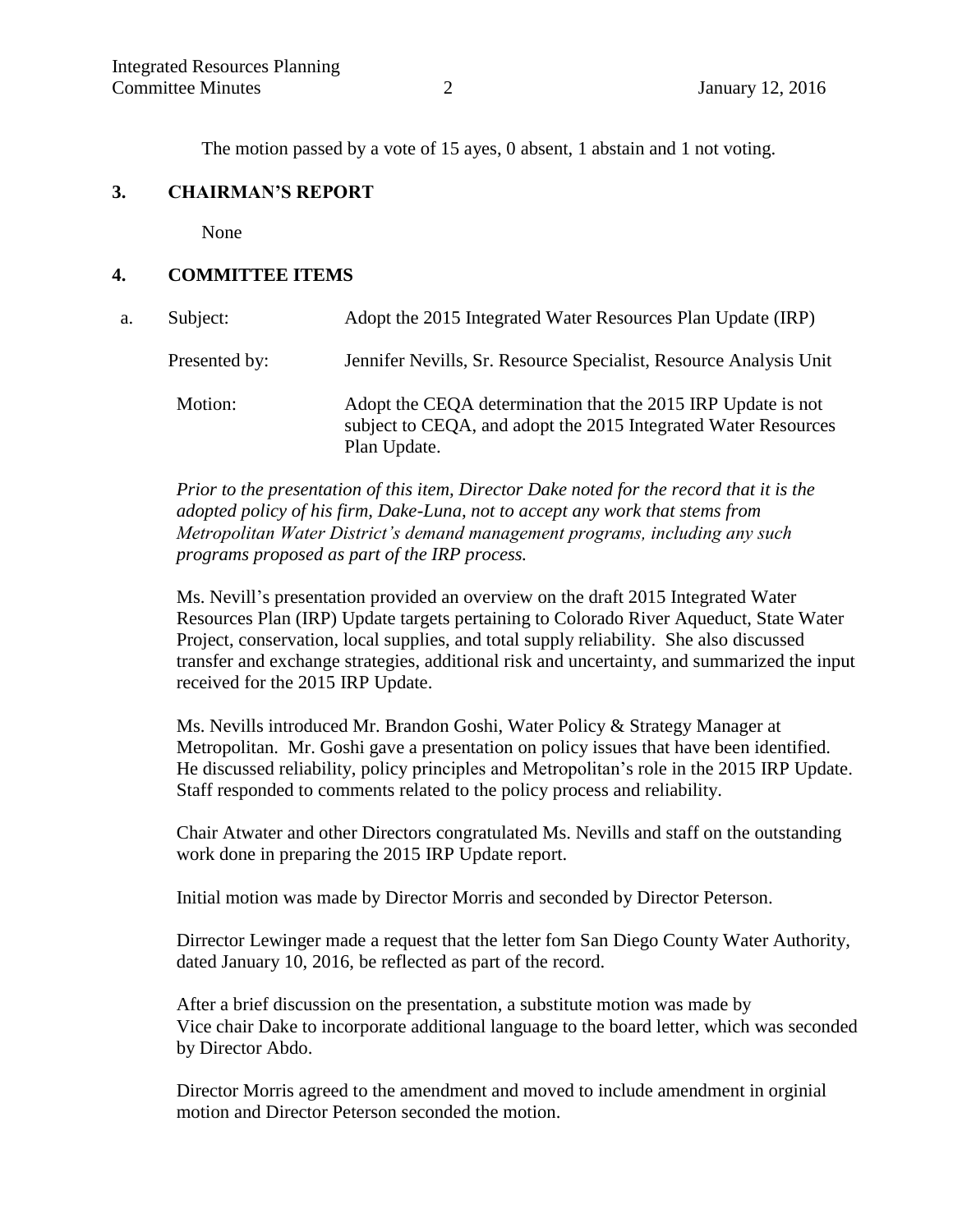The committee voted on the substitute motion.